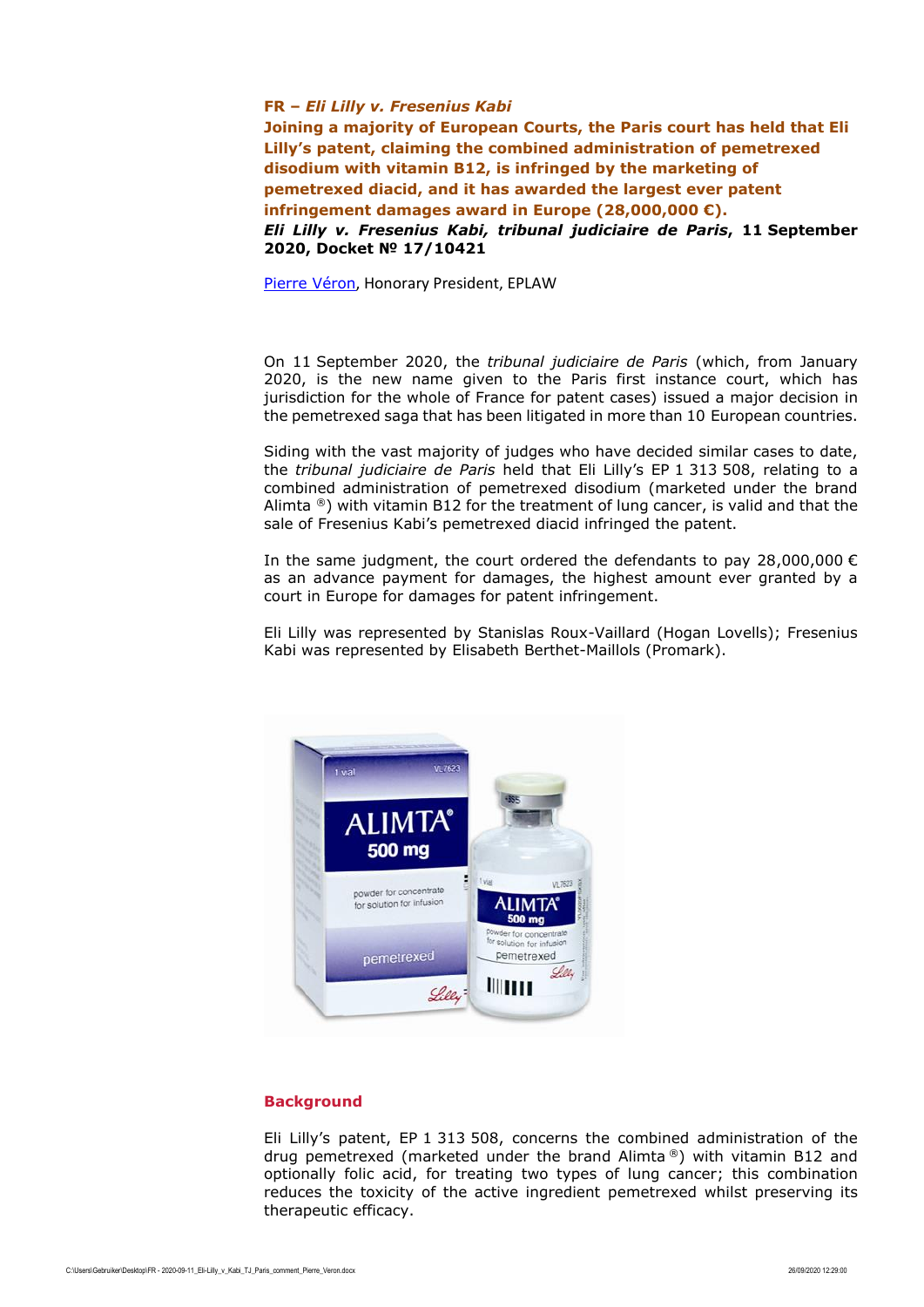Its Swiss-type claim n° 1, as granted, reads:

*"1. Use of pemetrexed disodium in the manufacture of a medicament for use in combination therapy for inhibiting tumour growth in mammals, wherein said medicament is to be administered in combination with vitamin B12 or a pharmaceutical derivative thereof, said pharmaceutical derivative of vitamin B12 being hydroxocobalamin, cyano-10-chlorocobalamin, aquocobalamin perchlorate, aquo-10-chlorocobalamin perchlorate, azidocobalamin, chlorocobalamin or cobalamin.".*

In France, Fresenius Kabi markets the generic version of Alimta ® under the name "*Pemetrexed Fresenius Kabi*", and it is presented in the form of a diacid of pemetrexed (the sodium cations are replaced by hydrogen cations).

The following drawings illustrate the chemical structure of the patented product and of the accused product:



**Fresenius Kabi's embodiment: pemetrexed diacid**

### **Proceedings**

Eli Lilly's patent, EP 1 313 508, has given rise to an unrivalled number of cases in Europe (and elsewhere).

An opposition against this patent failed before the EPO.

The invalidity attacks against the patent have also failed before national courts, with the exception of a decision at first instance of the German Federal Patent Court (*Bundespatentgericht*) which declared that the German part of the patent was invalid; however this decision was overturned by the German Federal Supreme Court (*Bundesgerichtshof*) on 7 July 2020.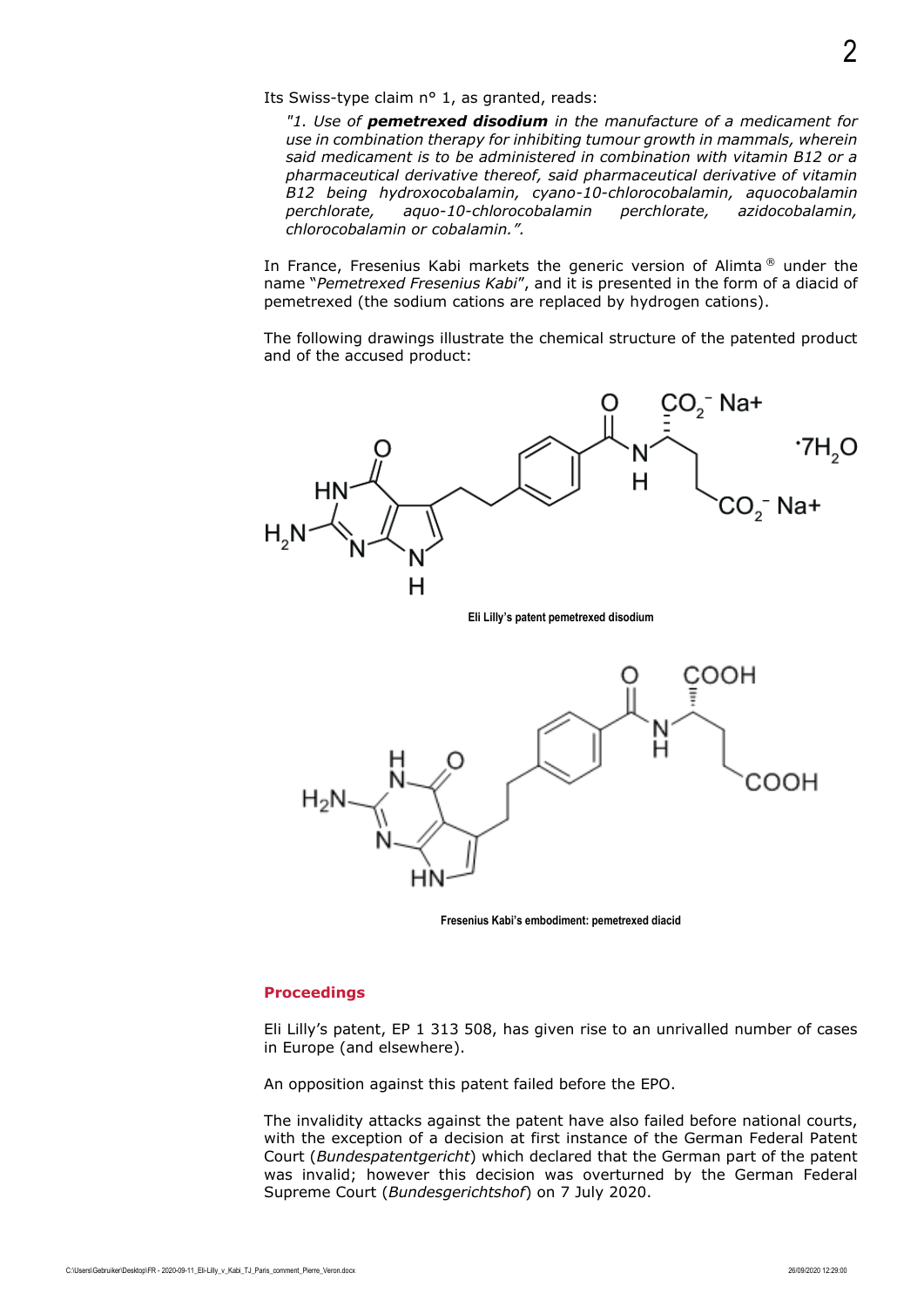In other proceedings in the United Kingdom, Switzerland, Italy, Germany, Sweden, Austria, Finland, Denmark, Portugal, Spain, and the Netherlands against various manufacturers of generic versions of the drug Alimta ®, Eli Lilly has obtained interlocutory or final injunctions [the most famous judgment being the 12 July 2017 decision of the United Kingdom Supreme Court *Actavis UK Limited and others v Eli Lilly and Company ([2017] UKSC 48)* that has significantly changed the law of patent infringement in the UK].

However, on 19 June 2019, the District Court of The Hague (*Rechtbank 's-Gravenhage*) took a different view and dismissed the infringement claim:, this judgment is currently under appeal].

In Belgium, the judgment dismissing the infringement case was annulled for procedural reasons by the court of appeal, which has still to issue a decision on the merits.



**Outcome of the outcome of the proceedings between Eli Lilly and generic manufacturers**

# **Overview of the judgment handed down by the court of Paris on 11 September 2020**

Besides procedural issues, which are of lesser international interest, the court decided on the scope of the patent, its infringement, its validity (a relatively unusual sequence in French judgments), and damages.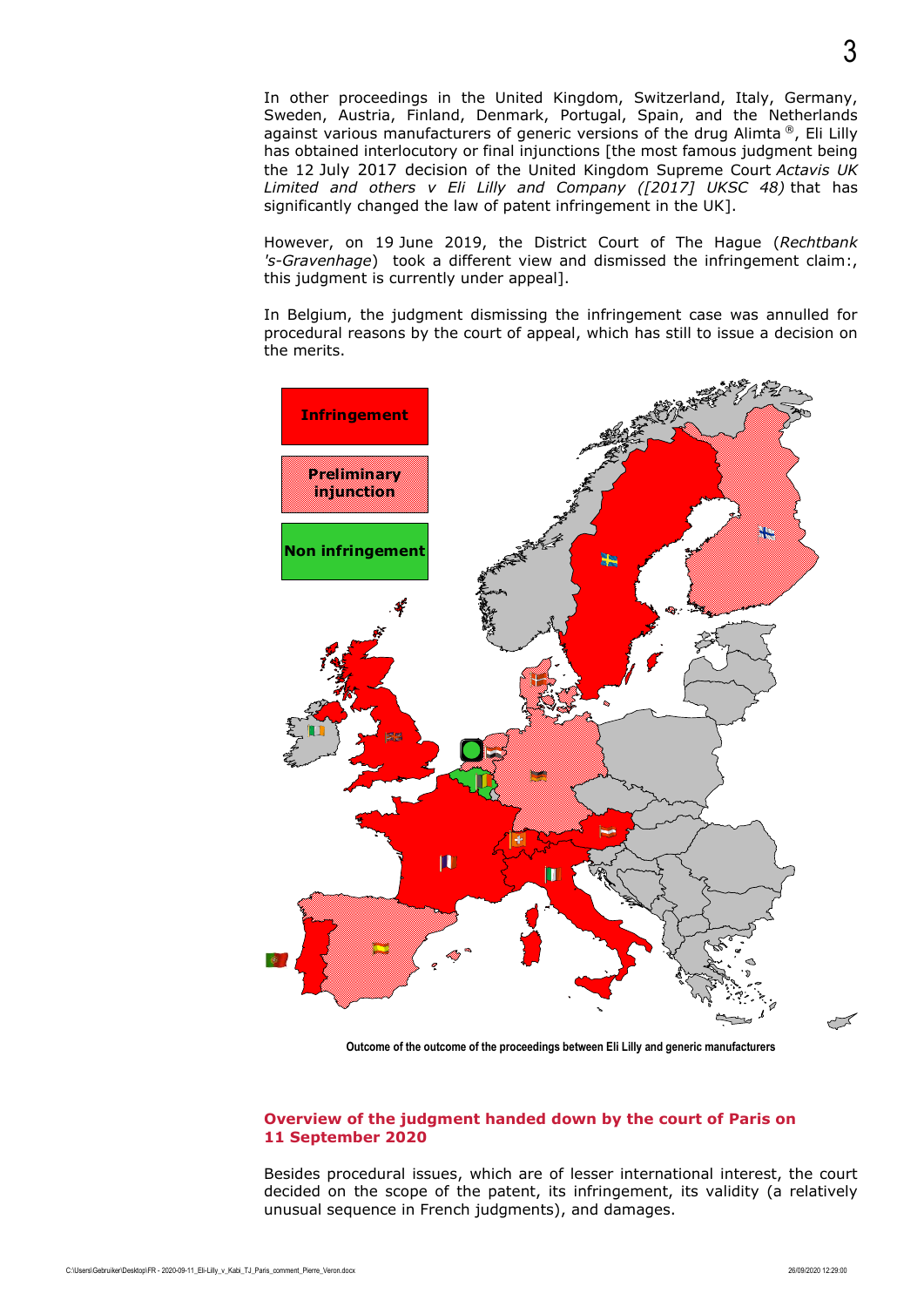### **The scope of the patent: prosecution history irrelevant in this case**

The court's conclusion on the scope of the patent was as follows: "*The scope of the patent extends to all pharmaceutically acceptable forms of pemetrexed (salts or others) used in combination with the two other substances.*"

To reach this conclusion, the judges restated article 69 EPC and the 1973 Protocol on the Interpretation of this article 69.

The court stressed that the technical contribution of the patent lay in the combined use of an antifolate drug, and in particular to "*the antifolate pemetrexed disodium*" with vitamin B12, and pointed out:

*"The person skilled in the art knows that the active part of the active ingredient pemetrexed is the anion (which causes both the therapeutic effects and the adverse side effects), which is combined with vitamin B12 (and optionally folic acid), and will understand without stopping at the literal wording of the claims that the invention lies in the combined administration of the active ingredient, regardless of its form, with the other substances claimed in the patent."*

They dismissed the various arguments put forward by Fresenius Kabi:

*"This interpretation is in compliance with the principles restated above, without it being possible to take into consideration, not only elements foreign to the patent (such as the formulation of other patents of the patent holder which, contrary to the present patent, refer to the same active ingredient and "*its pharmaceutically acceptable salts*"; the experience of the applicant in the field of patents; or even its status as a pharmaceutical company), but also elements related to the administrative granting procedure."*

Of particular interest is the court's approach to the effect of the prosecution history.

This was raised by the defendant who pointed out that the claims discussed at the EPO covered the use of "*an antifolate*":

*"1. Use of a methylmalonic acid lowering agent in the preparation of a medicament useful in lowering the mammalian toxicity associated with an antifolate, and the medicament is administered in combination with an antifolate."*

Fresenius Kabi contended that the scope of the claims was then narrowed to the use of pemetrexed:

*"1. Use of pemetrexed in the manufacture of a medicament for use in combination therapy for inhibiting tumour growth in mammals wherein said medicament is to be administered in combination with vitamin B12 or a pharmaceutical derivative thereof."*

And that it was further narrowed to the use of pemetrexed disodium in the granted claims:

*"1. Use of pemetrexed disodium in the manufacture of a medicament for use in combination therapy for inhibiting tumour growth in mammals, wherein said medicament is to be administered in combination with vitamin B12 or a pharmaceutical derivative thereof, said pharmaceutical derivative of vitamin B12 being hydroxocobalamin, cyano-10-chlorocobalamin, aquocobalamin perchlorate, aquo-10-chlorocobalamin perchlorate, azidocobalamin, chlorocobalamin or cobalamin".*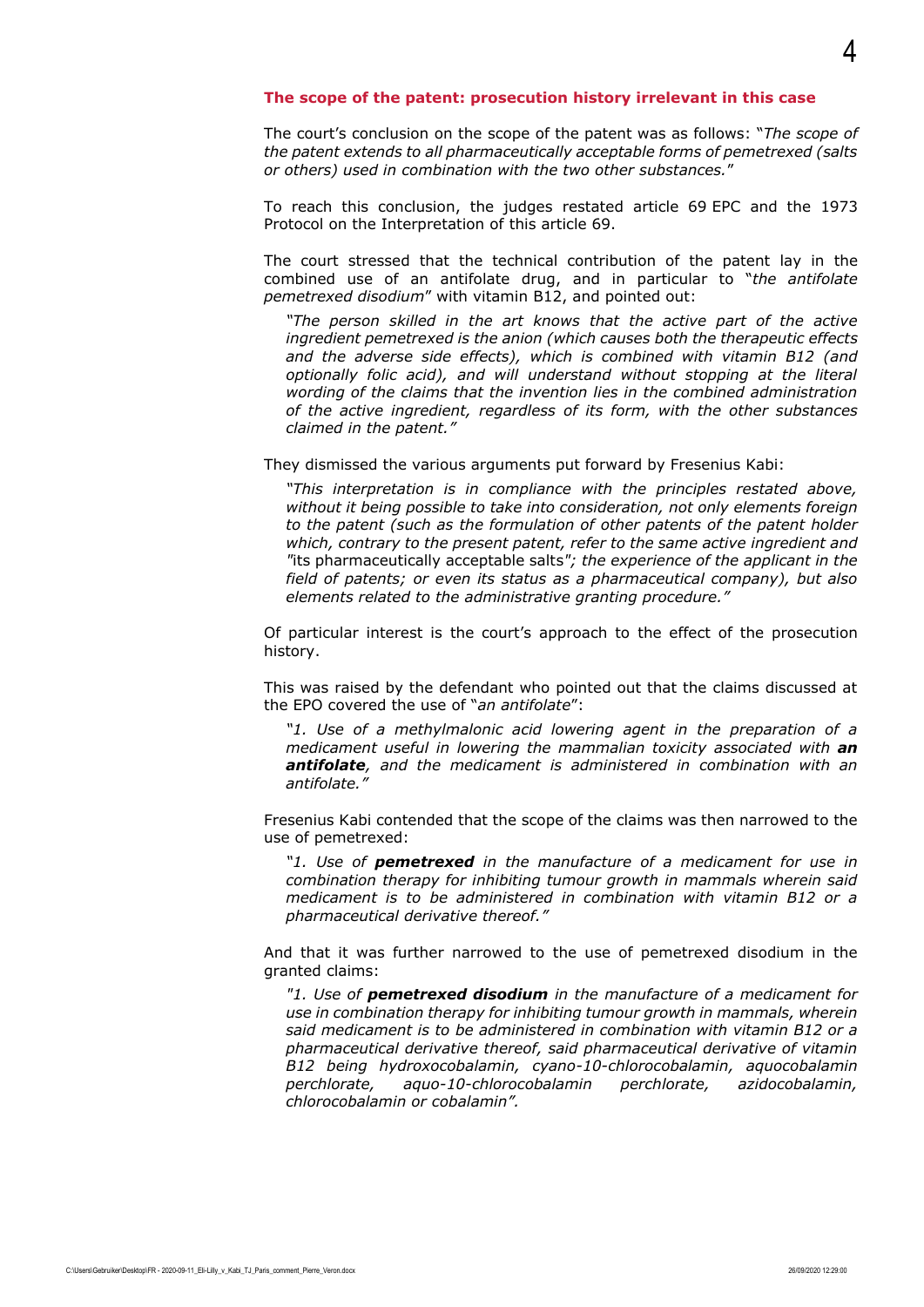*"Indeed, given that the patent is a self-sufficient document, the examination procedure before the Office, which can only optionally be invoked as a mere tool of interpretation, has no effect on the scope of the patent and binds neither the judge nor the patent holder. The behaviour of the patentee having complied with a request of amendment from the examiner cannot be interpreted as an admission which could be binding upon the Court and has no impact whatsoever on the scope of the claim. It does not amount to an acknowledgment or a waiver on his part, nor may it be considered as a statement, all the more so in the present case, where the company Lilly intended to refer to a preferred embodiment but without stating any intention to modify the scope of its patent, irrespective of the fact that it may not have raised any argumentation to counter the examiner, while, moreover, an amendment for addition of subject matter under Article 123 §2 of the EPC is not meant to overcome prior art that could call into question the validity of the patent, and is carried out for considerations of pure form only. The amendment for addition of subject matter is not of such nature that it could prohibit the patentee from claiming infringement by equivalents, since it is a condition of form relating to the literal content of the specification and the subject-matter of the inventive contribution, that prohibits the patentee from adding an element which could not be derived directly and unambiguously from the patent; it by no means modifies the basis on which the interpretation must be made and it has no effect whatsoever on the scope of protection conferred. On the contrary, with respect to the assessment of the scope of the patent, the aforementioned Article 69 of the EPC requires that the equivalents must be considered. It can be inferred from this that an addition of subject matter in the context of the granting procedure does not prohibit the assertion of infringement by equivalence, provided that the particular means or combination of means claimed (here the combined use, with the active ingredient, of vitamin B12 and optionally of folic acid) has a novel function (i.e., reduction of toxic effects without affecting therapeutic efficacy); otherwise, the doctrine of equivalents would be devoid of any effect."*

This leads the court to the conclusion that "*The scope of the patent extends to all pharmaceutically acceptable forms of pemetrexed (salts or others) used in combination with the two other substances*".

# **Direct infringement by reproduction (not by equivalence)**

The court went on to discuss direct (make, use and sell) and indirect (contributory infringement, "*contrefaçon par fourniture de moyens*") infringement, either by reproduction or by equivalence.

Having reached the above conclusion on the scope of the patent, the court unsurprisingly decided that Fresenius Kabi infringed Eli Lilly's EP 1 313 508 directly by reproduction (not by equivalence):

*"Direct infringement implies the reproduction of the essential means of the invention, i.e. those which are necessary and sufficient to ensure the primary function of the invented means, and it is acknowledged when the essential similarities are reproduced, notwithstanding secondary differences.*

*In the present case, in view of the scope of the patent, and given that the formal amendment during the granting procedure does not confer any essential character on the amended element, because the granting of the patent was not conditioned to it, as was stated above, the essential means of the invention consists of the combined administration of the active ingredient pemetrexed, regardless of its form, with vitamin B12 or its other derivatives, and optionally, with folic acid or its other derivatives.*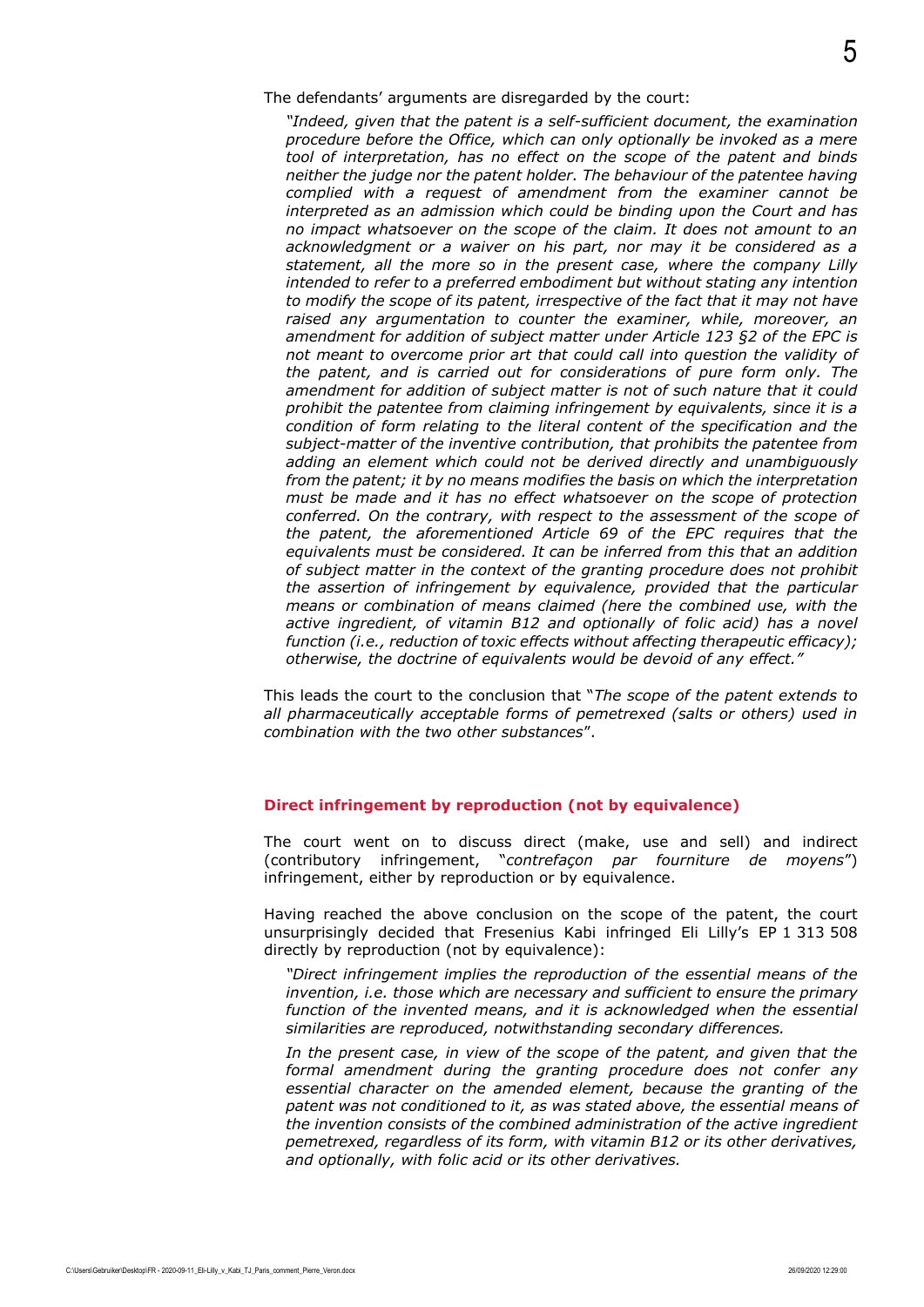*The generic drug of Fresenius is composed of the same active ingredient, pemetrexed, and its administration must be combined, as provided by Patent EP 508, with vitamin B12 and folic acid. It matters little that the allegedly infringing compound uses a diacid solution to allow administration of this combination, since this does not produce any particular technical effect, keeping in mind that it is admitted that a specialist in formulation is capable of proposing a certain number of possible counterions other than sodium, in the form of a free acid or in the form of a certain number of well-known pharmaceutically acceptable salts. The selection of the form of the salt is therefore of no importance whatsoever, the only thing that matters being the therapeutic effect of the pemetrexed anion combined with other substances. The lack of obviousness alleged by the Defendants with respect to the use of this particular salt, classified in 10th place among frequently utilized salts, which is a criterion of validity of an invention and not a criterion of infringement, or else the fact that the company Fresenius obtained patents (EP 768 and US 9,421,207) for this form of salt, are irrelevant.*

*The variation related to the use of a different salt is of totally secondary importance. Pemetrexed Fresenius Kabi is administered according to the use provided for by the invention, and it is intended to treat the same cancerous diseases with the same technical effect. It was authorized as a generic drug of the reference drug.*

*Infringement by reproduction is established.*

*Given that direct infringement by reproduction is established, in consideration of the scope of the patent as determined, there is no reason to make a determination about infringement by equivalence."*

It is interesting to compare the reasoning of the French court, who decided that the patent was infringed by reproduction (not by equivalence), with the reasoning of the United Kingdom Supreme Court in Actavis UK Limited and others v Eli Lilly and Company ([2017] UKSC 48) because both courts discuss the infringement of the same patent under French law.

The plaintiff, Actavis, brought an action for a declaration of non-infringement before the UK courts, requesting them to make a decision not only for the UK, but also for the territories of France, Italy and Spain; this required a consideration and application of the French, Italian and Spanish laws on infringement, respectively.

When it came to France, the UK Supreme Court agreed that the patent would be infringed under French law by the marketing of Actavis' pemetrexed diacid; in reaching this conclusion the Court referred to the French doctrine of equivalence pursuant to which a patent is infringed notwithstanding that the structure of the accused element is different from that claimed, provided that two conditions are met: firstly, the infringing element must perform the same function to achieve a similar result; and secondly the function performed by the patented means must be novel, such that it constitutes a *moyen général*, or "general means" (note that if the function is not novel, it constitutes a *moyen particulier*, or "specific means", which is infringed only when the specific structure can be seen in the accused device).

Lord Neuberger, the then President of the Supreme Court, gave the leading judgment of the UK Supreme Court in what was otherwise a unanimous opinion:

*"Turning first to French law, it appears to me that the answer to the question of direct infringement ultimately turns on whether the Patent in this case falls into the* moyens généraux *category or the* moyens particuliers *category, because, as discussed in para 46 above, the doctrine of equivalents is apparently only applicable to patent claims in the former category. With some diffidence, I have reached a different conclusion from Arnold J on this issue and have concluded that the Patent in this case falls into the former category.*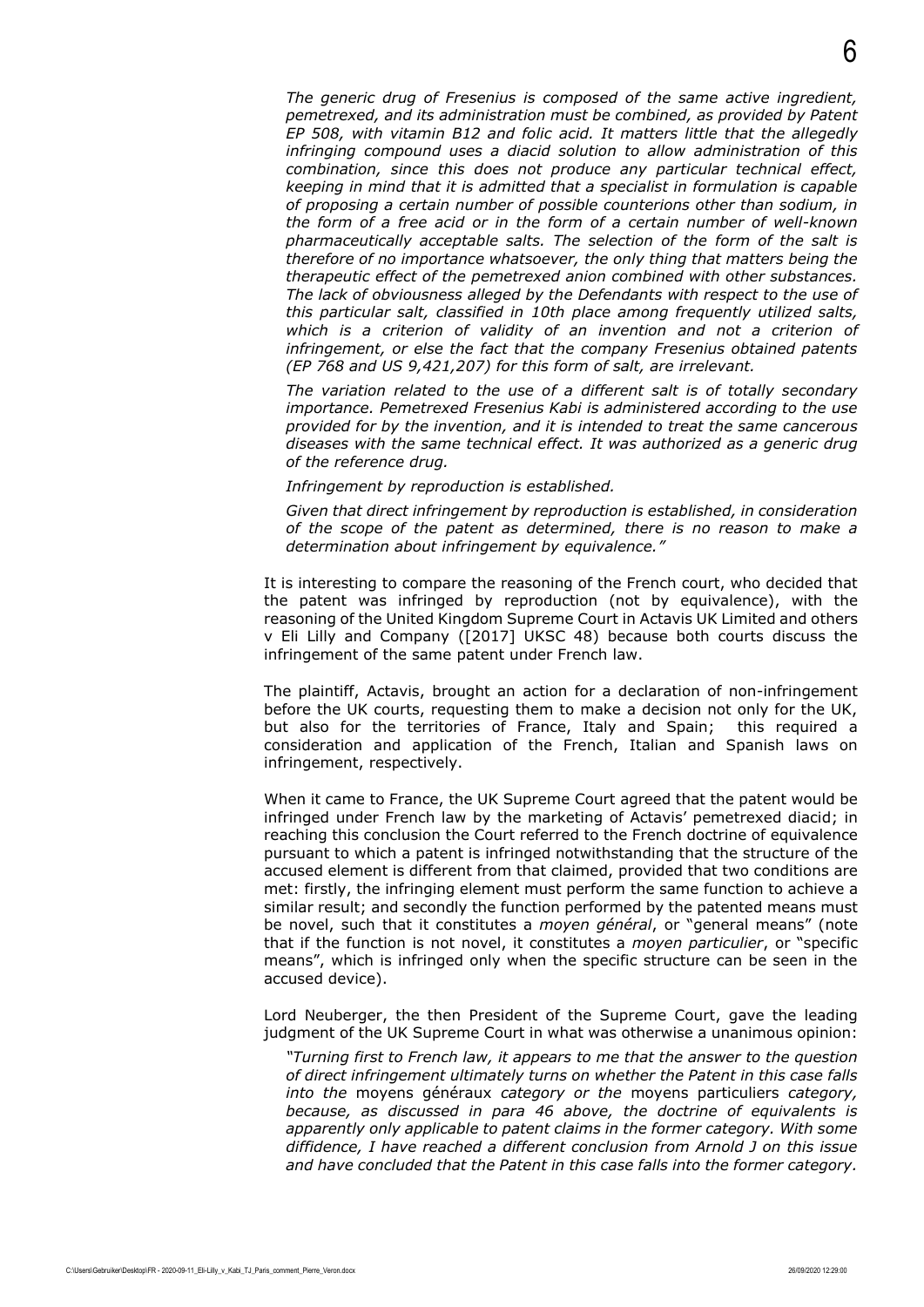*… the Patent discloses that pemetrexed disodium could be used for a function for which it could not previously have been satisfactorily or safely used in practice; specifically, that pemetrexed disodium could be used with vitamin B12 to achieve an end which could not have been achieved by either chemical on its own, pemetrexed disodium because of its harmful side-effects and vitamin B12 because it would not have worked. The essential point, as I see it, is that the Patent revealed for the first time the existence of a combined means which functioned in a certain way, namely to alleviate certain cancers without serious side-effects. It would be different if the overall function of the combination of the two chemicals had not been new."*

In a nutshell, the UK Supreme Court found that the use of pemetrexed diacid would be a direct infringement by equivalence under French law, while the French Court found that such use was a direct infringement by reproduction.

When considering the difference between these findings, in practice, it is not so great – rather than an ocean, it is more like… a Channel.

For the sake of completeness, it should be added that, having found a direct infringement, the court of Paris did not examine the claim for contributory infringement (*contrefaçon par fourniture de moyens*).

# **Invalidity of the patent**

The French court found that there is not an extension of subject matter beyond the content of the application.

It also found that the disclosure in the patent was sufficient: "t*he teachings of the patent, described and documented by tests, including those relative to the combination referred to in Claim 1 (pemetrexed and vitamin B12 alone), allow the invention to be implemented*".

On obviousness, the court reviewed two pieces of prior art (Jackman and Scott) and concluded as follows:

*"Nothing makes it possible to conclude that the person skilled in the art, seeking to solve the specific problem of the patent, in its two branches, would have used one of any of the numerous documents cited, alone or in the combinations suggested, and would have obviously arrived at the solution provided by the patent, it being emphasised that the invention came after several decades of unsatisfactory scientific research in order to meet a need felt for a long time and that it constitutes an undeniable technical advance".*

Again, this decision is not surprising as it is in alignment with the decisions previously given on this patent by the other European courts (except the nullity decision of the *Bundespatentgericht* which, as discussed, was eventually set aside by the *Bundesgerichtshof*).

#### **Damages and costs awards**

The damages awarded in the case are of particular interest because, to the writer's knowledge, they represent the highest sum awarded for patent infringement in Europe: the court granted a preliminary total of 28,000,000  $\epsilon$  in damages.